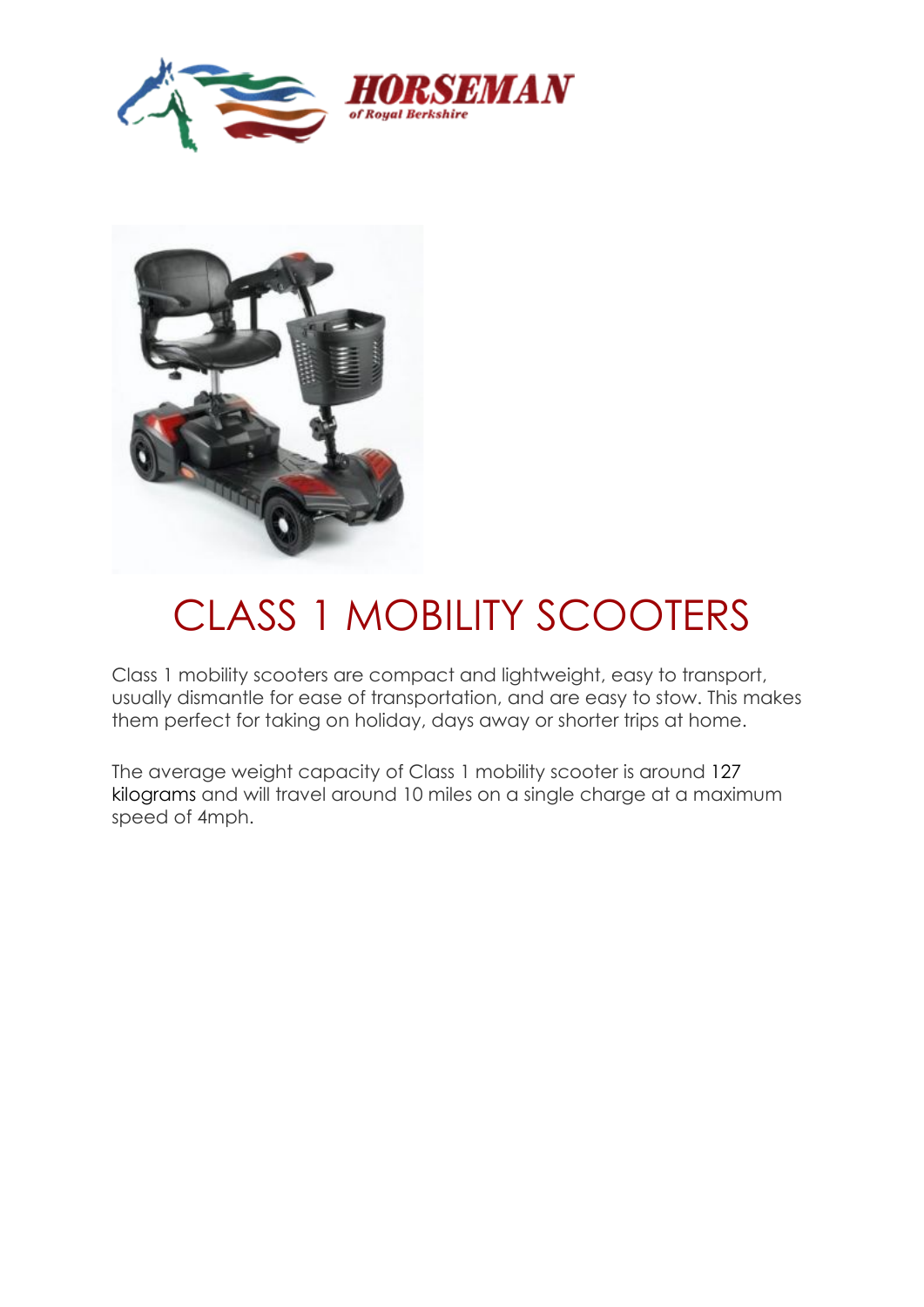



# CLASS 2 MOBILITY SCOOTERS

Class 2 mobility scooters are generally more stable and sturdier than the class [one scooter](http://www.mobilitymaster.co.uk/class-1-mobility-scooters-barnsley.asp) and are able to carry more weight. Although they can also travel further distances, they are, however, generally not as simple to dismantle, are heavier and more awkward to transport.

The maximum user weights are around 133 kilograms to 158 kilograms and can travel speeds of 4mph to 6mph.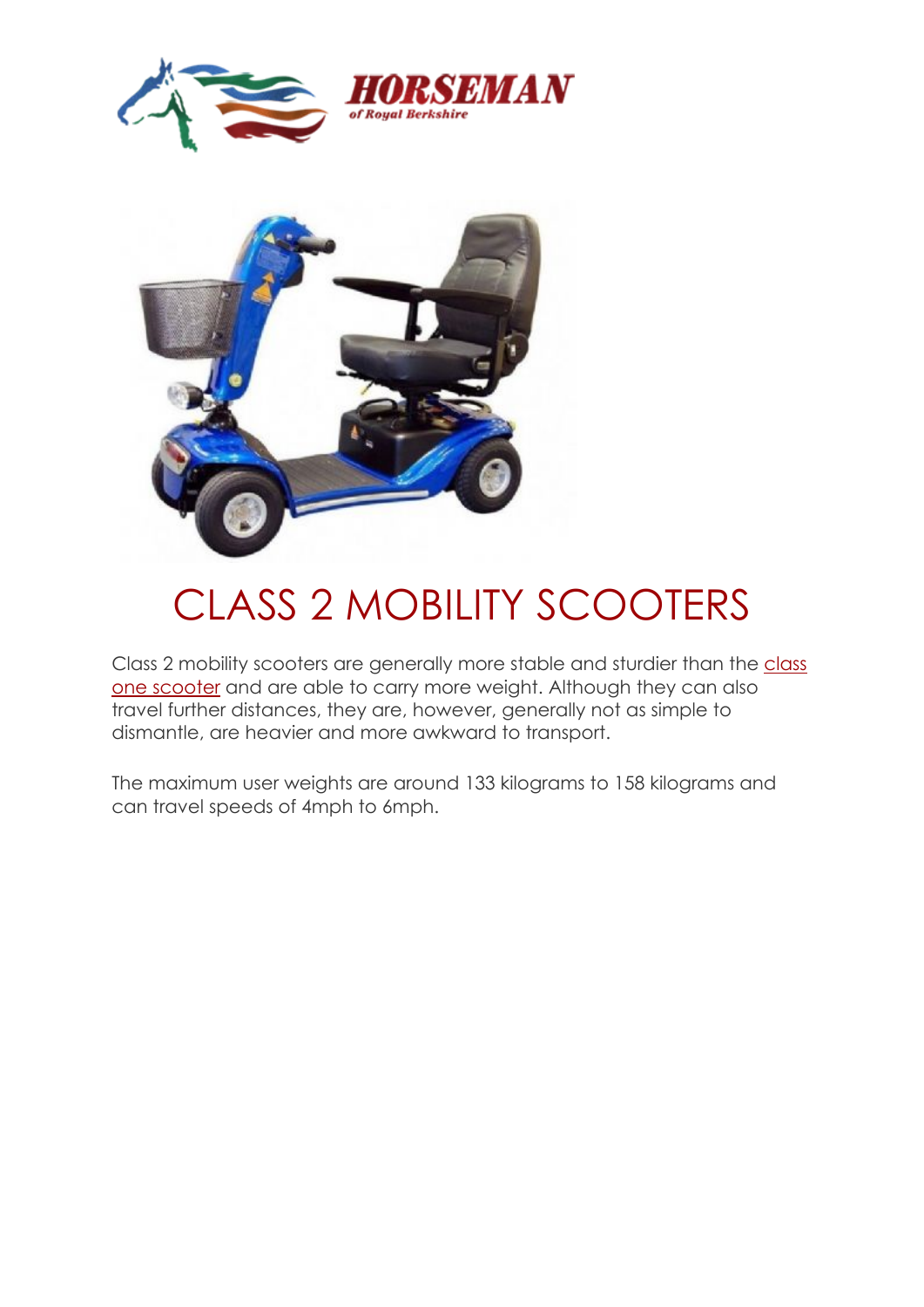



### ELECTRIC WHEELCHAIRS

An electric powered wheelchair, rather than a mobility scooter, may be a more suitable option, especially if there is a need to stay in the wheelchair throughout the day, or have restricted mobility and require assistance around the home, or are unable to transfer on and off a seat easily.

Some of the smaller electric wheelchairs will dismantle to fit into the smallest of car boots. However, the larger, heavier chairs do not fold or dismantle and are too heavy to lift.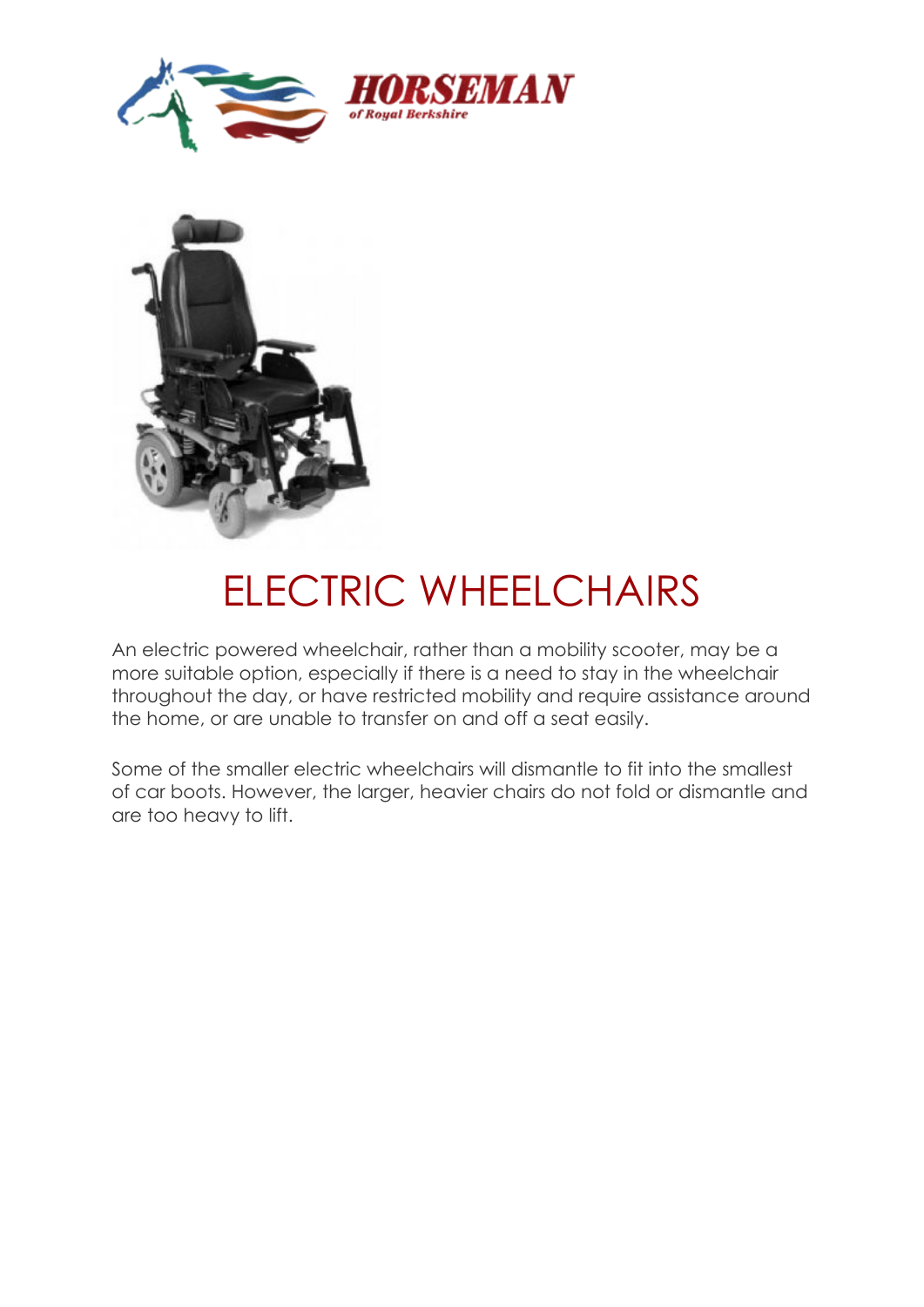



### CARER PROPELLED WHEELCHAIRS

Transit wheelchairs are designed to be pushed by another person.

With a smaller rear wheel, Transit wheelchairs are easier to manoeuvre and more compact. Most of our transit or attendant propelled wheelchairs have a simple folding mechanism so that the sides close in.